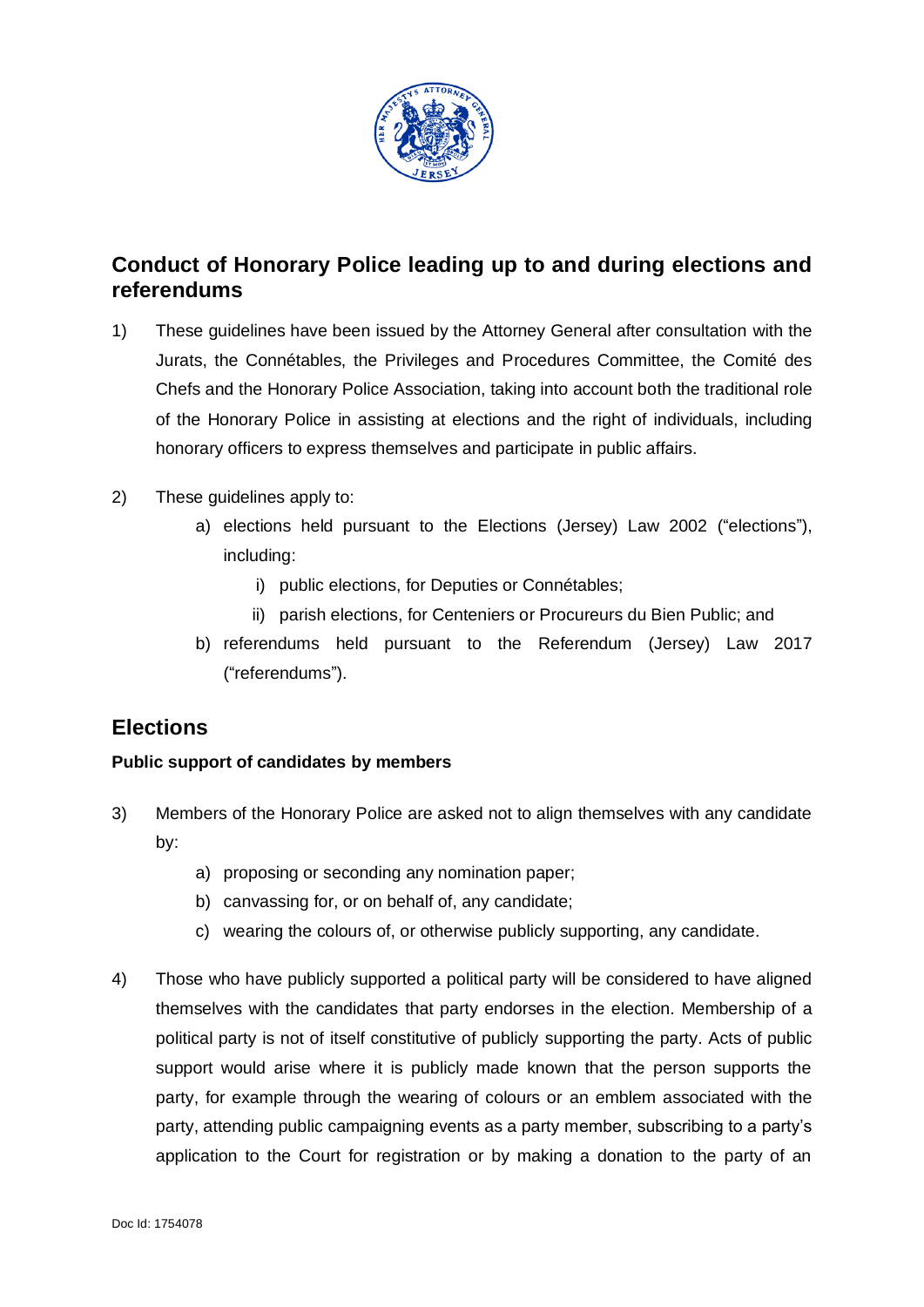amount that makes it a reportable donation under law which is required to be published.

5) This is a request and not a disciplinary matter. Those who have aligned themselves with a candidate should not, however, carry out police duties on polling day or at hustings. As a result of this principle, the Connétable and/or Chef de Police in each parish should take steps to identify as soon as possible whether the level of Honorary Police support expressed for particular candidates is likely to lead to a lack of officers to assist on polling day or at hustings, as the case may be, and, if so, to take such steps as are appropriate to ameliorate the problem.

#### **Members standing for election**

- 6) In the case of members of the Honorary Police who stand for office in an election (other than an election for Centenier), once a member has publicly declared his or her intention to stand, he or she should cease to carry out all police duties which bring him or her into contact with voters of the constituency concerned. So he or she might, for example, be able to carry out duties at the Parish Hall which do not involve contact with the electorate or indeed Parish Hall Enquiries and Court commitments which again do not involve persons from the constituency. However, for the period commencing from nomination day, the officer should play no part at all in carrying out police duties, including, in the case of Centeniers, Parish Hall Enquiries. Although the above does not apply to elections for Centeniers, a member of the Honorary Police who stands for election as Centenier should play no part at all in the policing of the polling station and its immediate vicinity in relation to the election for Centenier.
- 7) It is good practice, but not a requirement, that the member should voluntarily temporarily surrender his or her warrant card to the Connétable when he or she ceases all police duties.
- 8) In respect of any functions a member may have in connection with the Honorary Police Association which do not bring him or her into contact with the electorate, there is no objection per se to that member continuing those functions up to nomination day, from which point he or she should play no active role in the Honorary Police Association.
- 9) At all events, a member, even where not involved in police duties which bring him or her into contact with the electorate, remains bound by the Discipline Code in the Schedule to the Police (Honorary Police Complaints and Discipline Procedure) (Jersey) Regulations 2000. In other areas of activity (which might include, for example,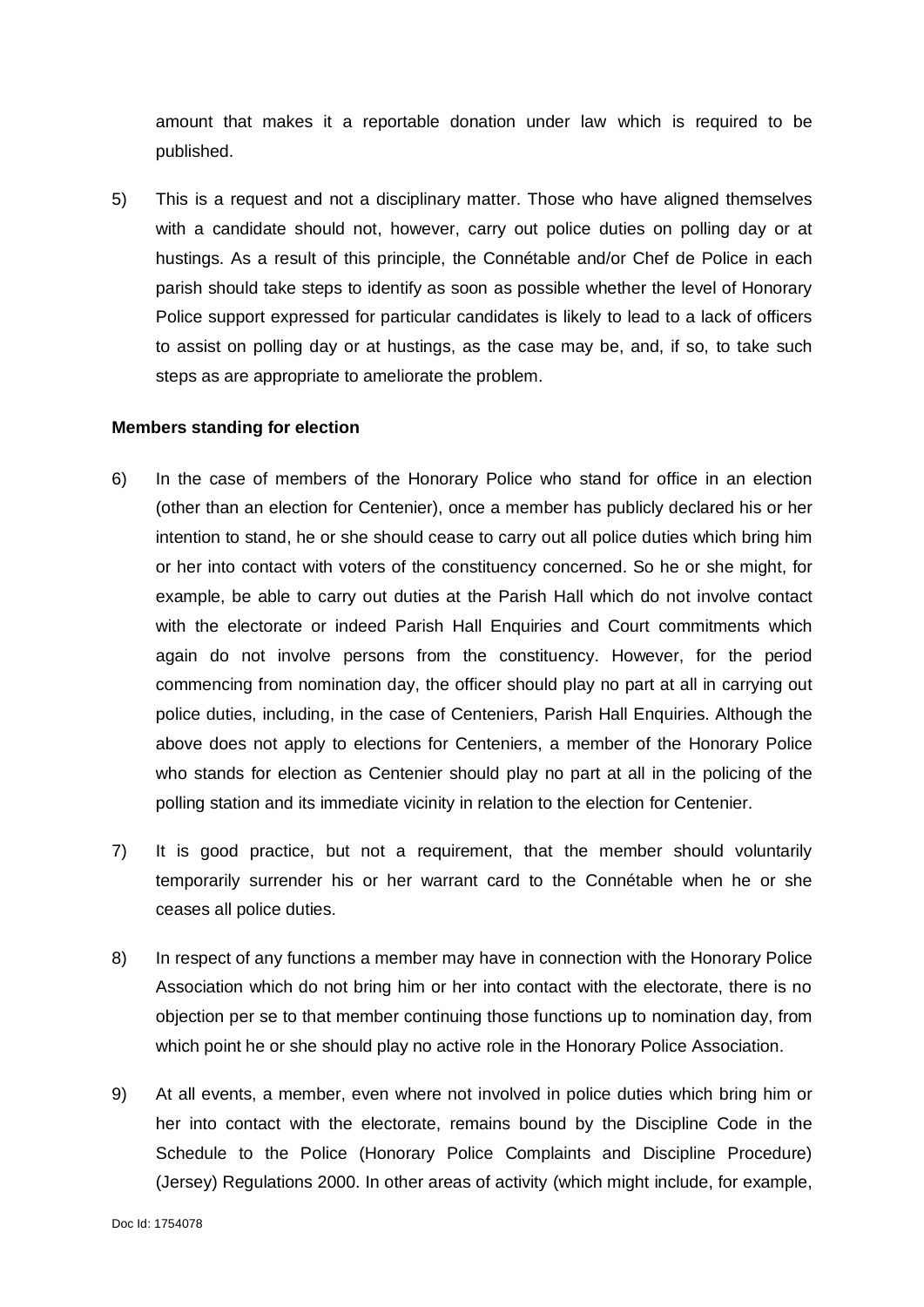sitting on Boards such as the Emergency Planning Board, or organising public events), the question remains whether the member concerned is or is not called upon to undertake a policing function which brings him or her into contact with the electorate, and this must depend on the facts of each case.

- 10) It is a fundamental principle that members of the Honorary Police should be perceived by the public to carry out their duties independently, without potential for improper influence.
- 11) If elected, a member of the Honorary Police would need to tender his or her resignation in accordance with Regulation 5 of the Honorary Police (Jersey) Regulations 2005.

### **Responsibilities at polling stations**

- 12) Members of the Honorary Police are asked to note that:
	- a) the *Autorisé* (or *Adjoint*) in charge of a polling station shall have control over the polling station and its immediate vicinity during an election<sup>1</sup>; and
	- b) the *Autorisé* (or *Adjoint*) in charge of a polling station may give such reasonable directions, and take such reasonable measures, as are necessary within the polling station and its immediate vicinity to:
		- i) ensure the complete secrecy and regularity of the vote at the polling station;
		- ii) in the case of elections for Deputies or Connétables, secure compliance with Art. 29(1B) of the Elections (Jersey) Law 2002<sup>2</sup>; and
		- iii) ensure that any other requirement of that Law is met<sup>3</sup>.
- 13) Members of the public attending at a polling station in order to vote must not be obstructed, harassed or subjected to any pressure to vote for any particular candidate.

<sup>1</sup> Elections (Jersey) Law 2002, Article 29(1)

 $2$  Article 29(1B) states that no more than one representative of each candidate at the election, in addition to the candidate, may remain in the immediate vicinity of the entrance to the polling station while the poll is open. A representative of a political party is to be regarded as a representative of each of the candidates endorsed by that party (Article 29(1C)).

<sup>3</sup> Elections (Jersey) Law 2002, Article 29(2)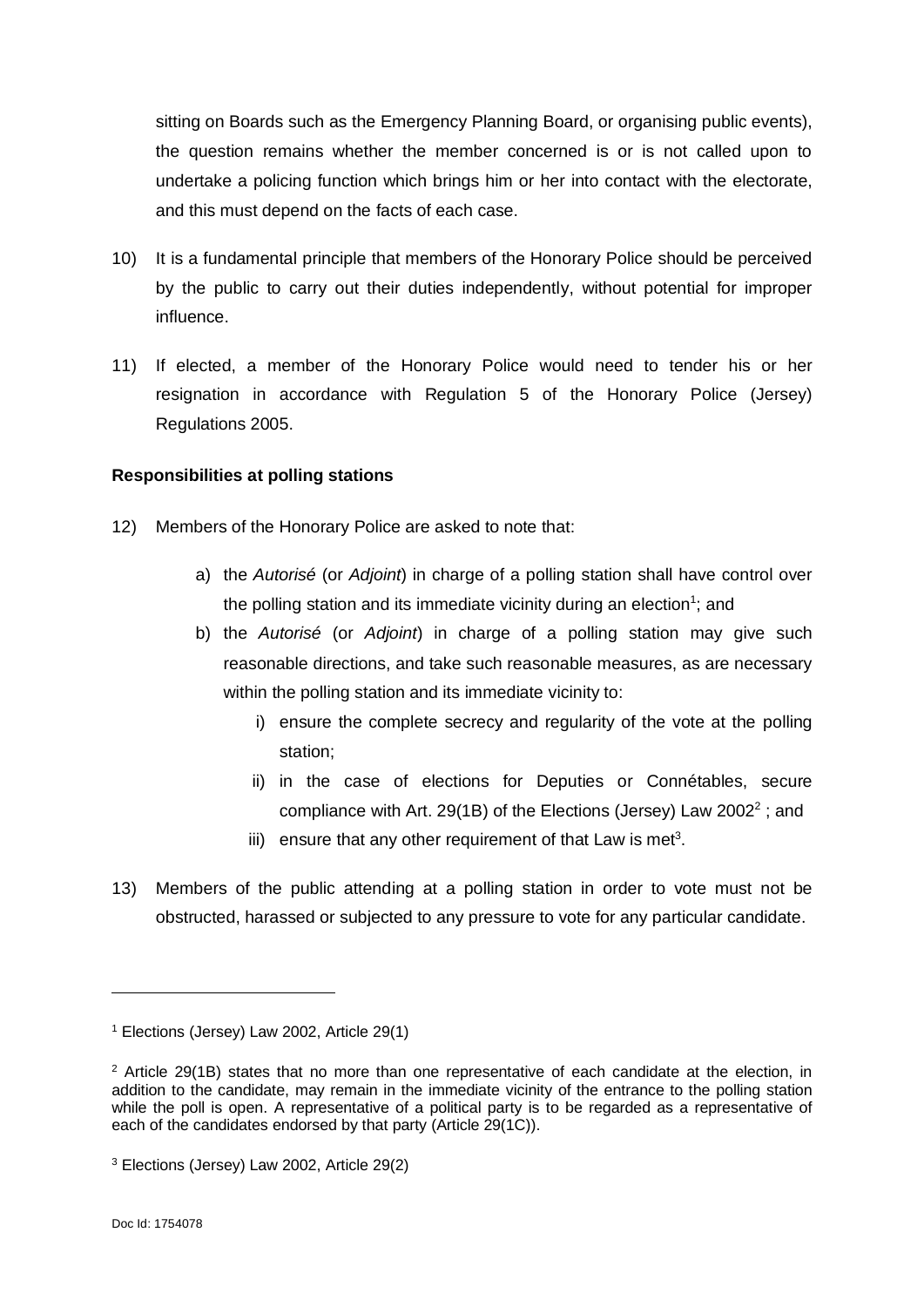- 14) The entrance and approaches to the polling station from the road, and the area of the road and pavement immediately outside the building (or its ground if any) in which the polling station is situated, should be kept clear at all times. Moreover, the presence and conduct of candidates and their supporters in that same area should be supervised and controlled. If necessary, the number of supporters should be limited, to ensure that the objectives stated in paragraph 13 are achieved.
- 15) It will be the responsibility of the Connétable to achieve the objectives stated in paragraphs 13 and 14 above and, in his or her absence, to appoint a Centenier for this purpose at each polling station in his or her parish. Members of the Honorary Police (and where applicable the States of Jersey Police) who are on duty at polling stations should be fully informed of the above restrictions.
- 16) The Connétable, or a Centenier appointed by him or her for the purpose, will maintain a close liaison with, and follow any instructions of, the *Autorisé* (or *Adjoint*) at each polling station to achieve the above objectives.

# **Referendums**

- 17) In relation to the holding of a referendum as much as in relation to the holding of an election, the same role of the Honorary Police comes into consideration, as does the same right of expression on the part of honorary officers.
- 18) Accordingly, where, in relation to an election, members of the Honorary Police are asked not to align themselves publicly with any candidate, so in a referendum members of the Honorary Police are asked not to align themselves publicly with a campaign for one or more of the competing options in a referendum. This is a request and not a disciplinary matter.
- 19) Aligning oneself with a campaign will include (but not necessarily be limited to) disseminating material, speaking publicly, writing letters to newspapers, or using social media to support or promote a given option in a referendum.
- 20) As is the case in elections, those who have so aligned themselves should not carry out police duties on polling day or at any equivalent of the hustings. As a result of this principle, steps should be taken to identify as soon as possible whether the level of Honorary Police support expressed for any of the given options in a referendum is likely to lead to a lack of officers to assist on polling day or at any equivalent of the